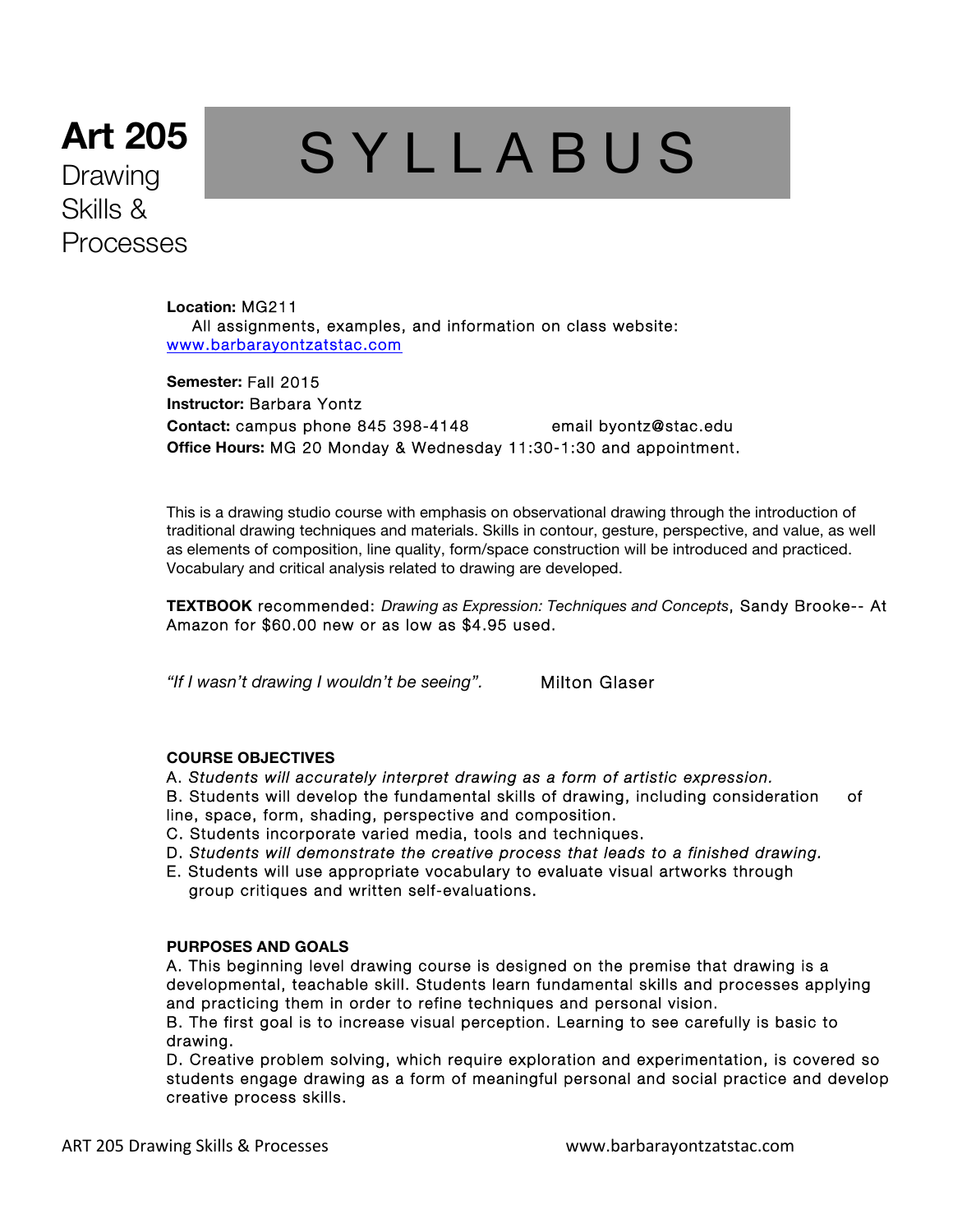#### **COURSE REQUIREMENTS & GRADING**

Sketchbook and written assignments–20 points—The sketchbooks is an essential tool in practicing skills, developing ideas, working out subject and composition, just to name a few. Each week you have sketchbook homework, in addition to drawing homework. Sketchbooks will be graded based on a scale of how much effort is evident in completing these assignments. Written assignments include

visual art analysis and are based on criteria presented with assignment.

Attendance and classwork—30 points—Because this is a studio class and much of the learning is hands-on, attendance is essential. In addition, we meet one 3-hour block per week so missing one class is missing a lot of information and practice. All absences will affect your grade but any absence after 3 will result in an F for the class. Classwork grades are evaluated daily. Considerations for this grade include: being in class and ready to work on time, spending class time efficiently (no talking, use of cell phone, disruption or simply not working), returning from break in a timely manner or any other things that affect your work. In addition, Class grades are based on developmental skills and processes. This means that as the semester progresses, your skills, vocabulary, work ethic, improves.

Homework and Final Project—50 points-- Project grades are based on criteria established on assignment grade sheets. Students will know ahead of time what is being evaluated and how.

#### **MATERIALS**

**Grade Scale** 

All drawing materials are provided as a result of student Art Fee for the class.

| Grade Scale  |    |       |      |    |   |  |              |                               |  |      |  |  |  |      |  |          |  |  |
|--------------|----|-------|------|----|---|--|--------------|-------------------------------|--|------|--|--|--|------|--|----------|--|--|
| $\mathbf{A}$ | A- |       | $B+$ |    | B |  | $\mathbf{B}$ |                               |  | $C+$ |  |  |  | $C-$ |  |          |  |  |
| 100          | 95 | 94 90 |      | 89 |   |  |              | 87 86 83 82 80 79 77 76 73 72 |  |      |  |  |  |      |  | 70 69 65 |  |  |

# **Studio Class and Outside Work**

I want to be sure you are all aware of the nature of a studio class. We only meet three hours a week, which limits the amount of practice and instruction you can receive. In order to develop skills and sensitivity to drawing, much more time is required. I believe in the value of practicing skills and of conceptual development. You will be expected to spend at least 3 hours outside of class to be considered meeting the requirements. That means if you are serious about learning or want a grade higher than a 'C', be ready to spend more than three hours. This is not excessive but rather what is expected in college level studio classes.

You are encouraged to meet with me any time to discuss anything.

#### **ACADEMIC INTEGRITY**

Academic Integrity, a commitment to honesty, fairness, respect, and responsibility, is the foundation of the learning process. All members of the St. Thomas Aquinas College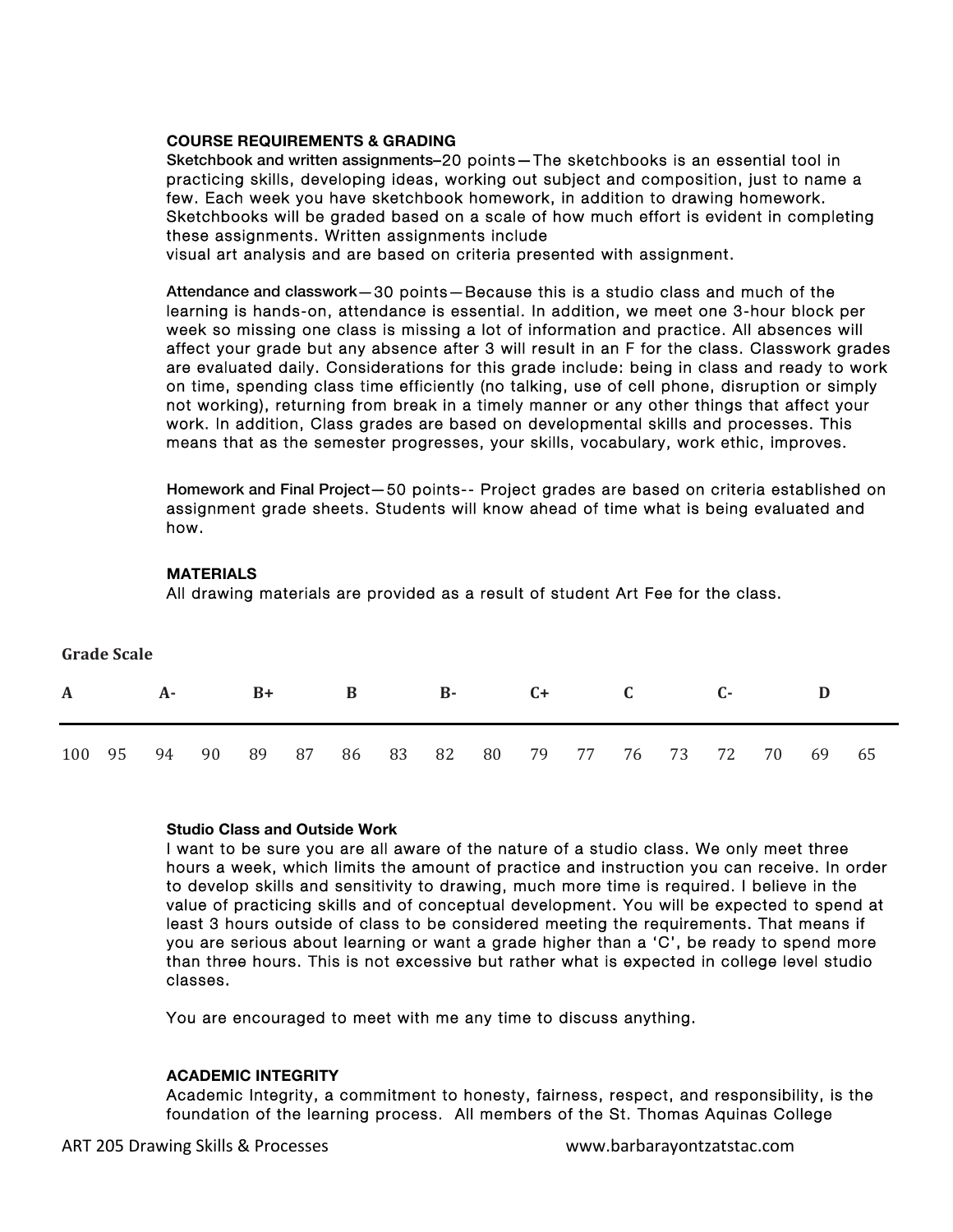community are held to the highest standards of academic honesty. While we recognize the participatory nature of education, we take academic integrity very seriously, and the College policy on academic dishonesty details consequences that can include dismissal from the College. That policy can be found in both the Student Handbook and the College Catalog.

As a student in this class, you must demonstrate your commitment to academic integrity by submitting work which originates in your own imagination, analytical faculties, or your own knowledge, which you have done yourself, and which represents your very best efforts. When appropriate, your work should be supplemented and supported by other sources; however, you must always insure that these sources are properly cited using the recommended documentation system.

#### **ACCOMODATIONS STATEMENT**

Students requiring accommodations for a documented disability should notify the instructor before the end of the first week of class.

# **ELECTRONIC DEVICE POLICY**

Faculty members at St. Thomas Aquinas College have the discretion to regulate the use of electronic devices in their classes, and students should not use such devices without the expressed consent of the professor. This policy covers cell phones, PDAs, laptop computers, or any other device the use of which might constitute a distraction to the professor or to the other students in the class, as determined by the professor. Students with documented disabilities should discuss the issue of laptop use with their professor at the beginning of the semester.

When a professor designates a time during which laptop computers may be used, they are only to be used at the discretion of the faculty member and in accordance with the mission of the college. Professors can develop specific and reasonable penalties to deal with violations of these general policies. For more extreme cases of classroom disruption, refer to the College's Disruptive Student Policy.

# **TITLE IX REPORTING**

Students should be aware that faculty members are required to report certain information to the STAC's Title IX Officer. If you inform me or I witness sexual misconduct which includes: sexual harassment, sexual assault, or any gender – based discrimination, I will keep the information as private as I can, but I am required to bring it to the attention of STAC's Title IX Officer.

Students should also be aware that disclosing such experiences in course assignments does NOT put the college on notice and will NOT begin the process of STAC providing assistance or response to those possible offenses.

If you would like to talk to the Title IX Officer directly, you can contact Pat Pacchiana at ppacchia@stac.edu or call 845-398-4044. Additionally, you can also report incidents or complaints to campus security 845-398-4080. You can also find more information at www.stac.edu/titleIX.

If you would like to report a concern confidentially to a confidential counseling resource, you may speak to the following people:

Ms. Eileen Mastrovito, RN Director Health Services 845.398.4242

ART 205 Drawing Skills & Processes example and the www.barbarayontzatstac.com Dr. Lou Muggeo